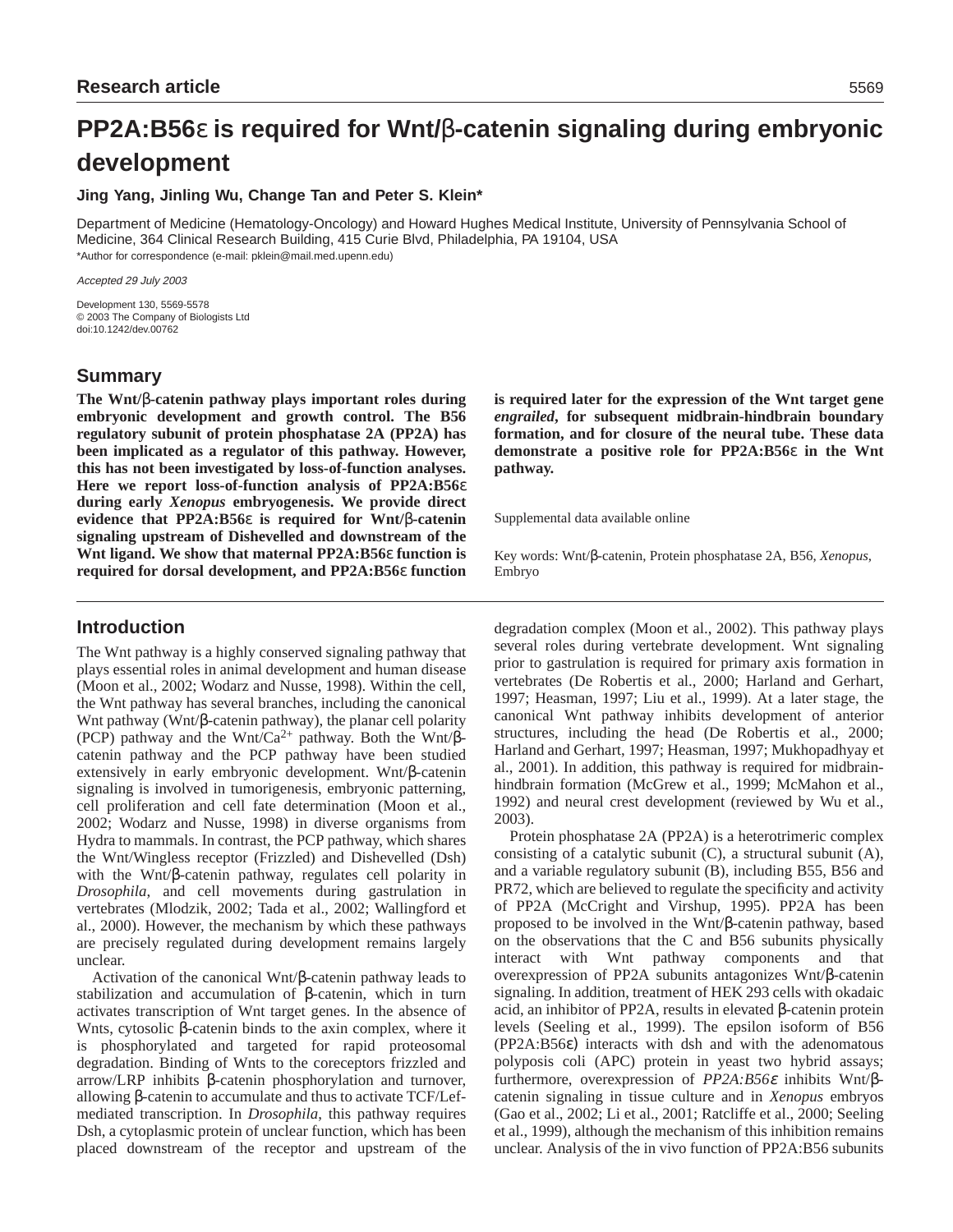#### 5570 Development 130 (23) Research article

during embryonic development by loss-of-function approaches has been hampered in part by the apparent requirement for these subunits in cell survival; loss of PP2A:B56 family members in fly causes early embryonic lethality (Hannus et al., 2002), and depletion of *PP2A:B56,* by RNA interference (RNAi), in S2 cells induces apoptosis (Li et al., 2002). Recently, however, *widerborst*, a fly mutant for *PP2A:B56*, was identified in a screen for genes in the PCP pathway. The *widerborst* phenotype includes formation of multiple wing hairs and abnormal hair polarity in the wing blade. Further characterization placed *widerborst* upstream of *dsh* and *flamingo* (*fla*) in the PCP pathway. In zebrafish, knocking down *widerborst* function inhibited convergent extension (Hannus et al., 2002), a type of cell movement during vertebrate gastrulation that is probably regulated by the PCP pathway (Tree et al., 2002). Depletion of *widerborst* also altered the expression domain of *goosecoid*, a dorsally restricted organizer gene, an effect that could represent disruption of either canonical or noncanonical (PCP) Wnt signaling (Hannus et al., 2002). Therefore, a role for PP2A:B56 in canonical Wnt/βcatenin signaling has not yet been addressed directly by lossof-function analyses in any species.

# **Materials and methods**

#### **Embryo manipulations**

For routine embryological experiments, *Xenopus laevis* embryos were obtained and microinjected as described (Sive et al., 2000). Host transfer was performed according to a previously published protocol (Heasman et al., 1991). Briefly, oocytes were obtained by manual defolliculation and injected with various amounts of morpholino oligonucleotides and/or mRNA as described in the text. Injected oocytes were cultured in oocyte culture medium (Heasman et al., 1991) for 24 hours and then treated with 2 nM progestrone. Matured oocytes were stained with vital dyes and transferred into an anesthetized female frog that was laying eggs. Transferred eggs were recovered and fertilized.

#### **Plasmid construction and morpholino**

pCS2-PP2A:B56ε was constructed by cloning a PCR fragment containing the *PP2A:B56*<sup>ε</sup> (AF298157, a gift from M. J. Ratcliffe) opening reading frame into pCS2-FLAG. pCS2-PP2A:B56ε-c was generated by site-directed mutagenesis using the Quick-Change kit (Stratagene). All constructs were verified by sequencing.

Morpholinos were ordered from Gene Tools (Corvallis, OR). The sequence of the morpholino oligonucleotide directed against *PP2A:B56*<sup>ε</sup> was: 5′-GAGGAGTGGTTGGTGCTGAGGACAT-3′; The mismatched control morpholino had the sequence 5<sup>'</sup>-GAcGAcTGGTTGcTGCTGAcGAgAT-3′; and the standard control morpholino had the sequence 5'-CCTCTTACCTCAGTTACAA-TTTATA-3′.

#### **RT-PCR and whole-mount in situ hybridization**

RNA extraction and RT-PCR methods were as described previously (Yang et al., 2002). For host transfer experiments, two embryos were included in each sample. For routine experiments, five embryos were included in each sample. Whole-mount in situ hybridization was performed as described previously (Deardorff et al., 1998).

#### **Western blots**

For western blot analysis, embryos or oocytes were homogenized (10 µl per embryo) in modified RIPA buffer (159 mM NaCl, 50 mM Tris, pH 8, 1% NP40, 0.5% deoxycholate, 2 mM EDTA, 20 µg/ml aprotinin, 40 µg/ml leupeptin, 4 µg/ml pepstatin, 0.75 mM PMSF, 25

mM β-glycerophosphate, 1 mM Na<sub>3</sub>Vo<sub>4</sub>, 100 mM NaF). Lysates were centrifuged three times at 14,000 *g* for 10 minutes in a tabletop centrifuge at 4°C. Supernatant was collected. For cytoplasmic βcatenin analysis (Fagotto et al., 1999), 50 µl lysate was incubated with 50 µl ConA-agarose beads (Calbiochem) at 4°C with rotation. Beads were removed 2 hours later by centrifuging at 500 *g* for 5 minutes at 4°C. Protein loading buffer was included in each sample. Each sample was boiled at 100°C for 5 minutes and separated by 7.5% SDS-PAGE electrophoresis. Western blots were performed according to standard protocol with anti-*Xenopus* β-catenin (rabbit serum, 1:1000), anti-EGFP (Clontech, 1:1000), anti-Myc (9E10, Santa Cruz, 1:1000), anti-FLAG (M2, Sigma, 1:1000) and anti-hnRNP (1:2000; gift from Gideon Drefuss, University of Pennsylvania).

# **Results**

# **Expression of PP2A:B56**<sup>ε</sup> **during Xenopus embryonic development**

PP2A:B56ε, a member of the B56 family of PP2A regulatory subunits (McCright and Virshup, 1995), has been implicated in Wnt signaling in vertebrate embryos and in cultured cells (Gao et al., 2002; Li et al., 2001; Ratcliffe et al., 2000; Seeling et al., 1999), but the expression pattern during embryonic development has not been reported. To further identify a possible role for PP2A:B56ε in Wnt/β-catenin signaling during embryogenesis, we investigated the spatial and temporal pattern of *PP2A:B56*<sup>ε</sup> expression pattern during early *Xenopus* development.

*PP2A:B56*<sup>ε</sup> is maternally expressed (not shown) and uniformly distributed in the embryo prior to midblastula transition (MBT) (Fig. 1A,B). At the late blastula stage, zygotic expression of *PP2A:B56*<sup>ε</sup> begins in the dorsal marginal zone (Fig. 1C), partially overlapping the expression domain of two organizer-specific genes, *goosecoid* (*gsc*) (Cho et al., 1991) and *cerberus* (Bouwmeester et al., 1996) (data not shown). The expression of *PP2A:B56*<sup>ε</sup> expands to the lateral and ventral marginal zone shortly after the onset of gastrulation (Fig. 1D). During the early neurula stage, it is expressed exclusively in the neural ectoderm throughout its anteriorposterior extent (Fig. 1E,F). Little if any expression can be detected in the underlying mesoderm. The expression of *PP2A:B56*<sup>ε</sup> persists in the anterior region until the tadpole stage, when strong expression is detected in the eyes and branchial arches (Fig. 1G). The dynamic expression pattern of *PP2A:B56*<sup>ε</sup> suggests that it may play important roles during early embryonic development.

## **Maternal PP2A:B56**ε **activity is required for dorsal development**

To investigate the function of *PP2A:B56*<sup>ε</sup> during early embryonic development, we designed a morpholino antisense oligonucleotide to block its translation (Heasman et al., 2000). The morpholino directed against *PP2A:B56*<sup>ε</sup> inhibited the translation of flag-tagged wild type *PP2A:B56*<sup>ε</sup> mRNA in *Xenopus* oocytes (Fig. 2A), but not the translation of a modified mRNA (*PP2A:B56*ε*-c*) lacking the morpholino target sequence (also flag-tagged). In addition, an unrelated control morpholino had no effect on the translation of *PP2A:B56*<sup>ε</sup> (data not shown).

Because *PP2A:B56*<sup>ε</sup> is expressed maternally, we took advantage of the host transfer technique, in which oocytes are injected with antisense oligonucleotides, matured ex vivo, and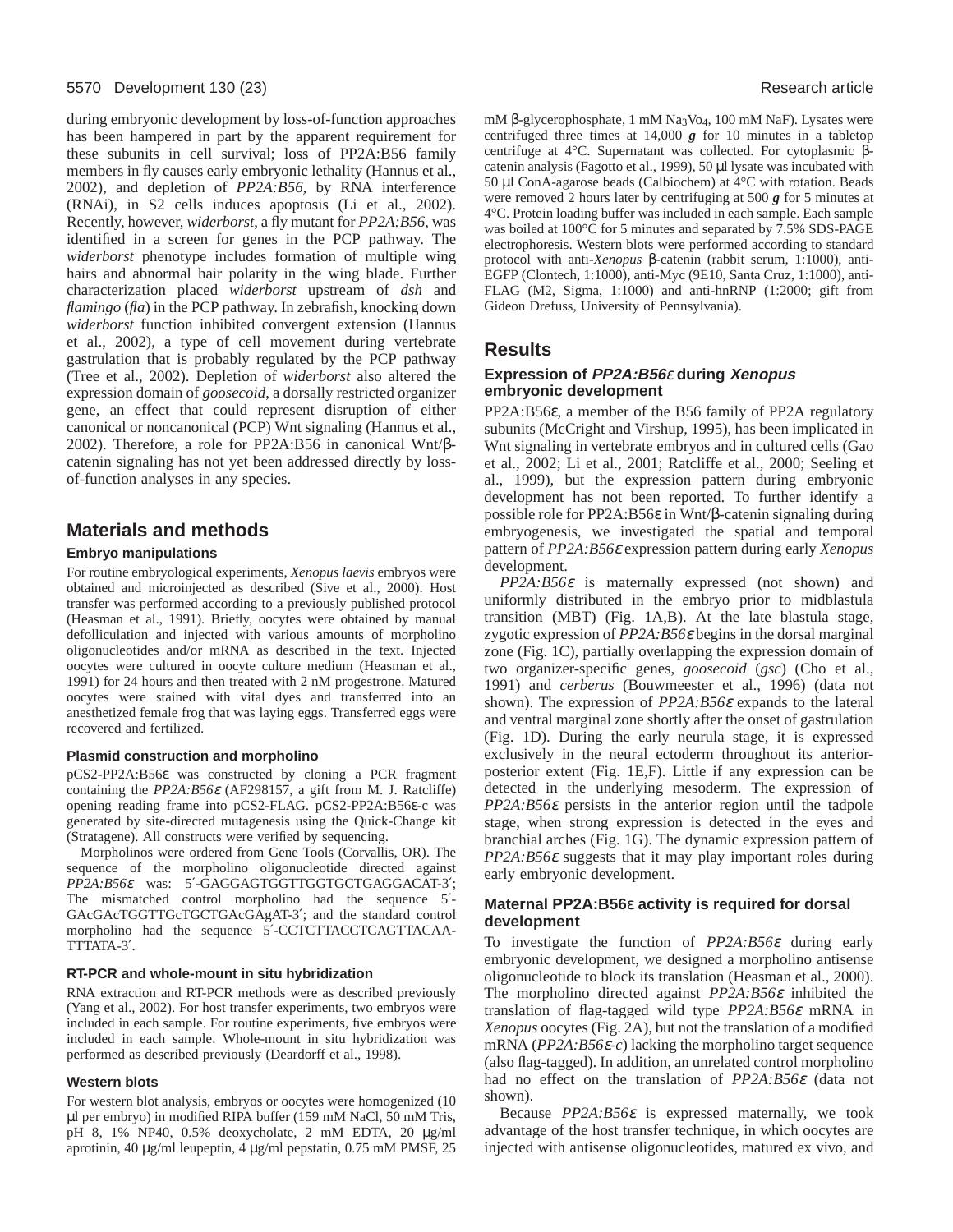

**Fig. 1.** Expression pattern of *PP2A:B56*<sup>ε</sup> during early embryonic development of *Xenopus*. (A,B) Expression of *PP2A:B56*<sup>ε</sup> in the early blastula. (A) *PP2A:B56*<sup>ε</sup> expression along the dorsal-ventral axis: 500-cell stage embryos were dissected into dorsal and ventral halves. RNA was prepared from each half. Expression of *PP2A:B56*<sup>ε</sup> was analyzed by RT-PCR. *EF1*<sup>α</sup> was used as loading control. *Xnr6* (dorsally restricted expression) was used as a control for accurate dissection. (B) *PP2A:B56*<sup>ε</sup> expression along the animal-vegetal axis: 500-cell stage embryos were dissected into animal, marginal zone, and vegetal pieces. RNA was prepared from each and expression of *PP2A:B56*<sup>ε</sup> was analyzed by RT-PCR. *VegT* (vegetal pole restricted expression) was used as a control for accurate dissection. (C-F) *PP2A:B56*<sup>ε</sup> expression as determined by in situ hybridization of hemisections. (C) *PP2A:B56*<sup>ε</sup> expression in the dorsal marginal zone of an early gastrula stage (stage 10) embryo. (D. Expression in marginal zone of a midgastrula (stage 11) embryo; (E) expression in neural ectoderm of a midneurula stage (stage 15) embryo. (F) Higher magnification of E showing *PP2A:B56*<sup>ε</sup> expression in the anterior neural ectoderm. (G) *PP2A:B56*<sup>ε</sup> expression in a stage 33 tadpole. Arrows in E and F indicate the anterior edge of *PP2A:B56*<sup>ε</sup> expression domain in the neural ectoderm.

reimplanted into a foster mother to complete ovulation (Heasman et al., 1991). After egg laying, eggs are fertilized and development of transferred embryos is followed morphologically and by analysis of cell-type-specific molecular markers.

Depletion of maternal *PP2A:B56*<sup>ε</sup> resulted in a severe defect in dorsal development. Host-transfer embryos previously

## Loss-of-function analysis of PP2A:B56ε 5571

injected with the *PP2A:B56*<sup>ε</sup> morpholino did not form a dorsal blastopore lip (Fig. 2C), a morphological marker of the Spemann organizer (Harland and Gerhart, 1997), while sibling controls formed a normal dorsal lip at stage 10 (Fig. 2B). Later development could not be assessed in *PP2A:B56*<sup>ε</sup> morpholinoinjected embryos derived from host transfer, as the embryos died in early neurula stages. This embryonic lethality does not appear to be a nonspecific effect of morpholino injection or the host transfer technique, as oocytes injected with 40 ng of control morpholino or 10 ng of a control mismatched morpholino (similar in sequence to the *PP2A:B56*<sup>ε</sup> morpholino, but containing 5 point mutations) developed relatively normally when carried through the host-transferred procedure.

To confirm that depletion of maternal *PP2A:B56*<sup>ε</sup> interfered with dorsal development, host-transfer embryos were harvested at the midgastrula stage and expression of dorsal-specific genes was analyzed by RT-PCR (Fig. 2D). The expression of the dorsal-specific genes *noggin* (Smith and Harland, 1992) *gsc*, *cerberus*, *dkk1* (Glinka et al., 1998), *siamois* (Lemaire et al., 1995) and *Xnr3* (Smith et al., 1995) was markedly reduced in PP2A:B56ε knockdown embryos while the expression of the ventrally restricted genes *sizzled* (Salic et al., 1997) and *Xvent2* (Onichtchouk et al., 1996) was increased, consistent with the loss of the dorsal blastopore lip. Since the expression of all dorsal-specific genes analyzed in these experiments was reduced, we conclude that maternal PP2A:B56ε function is required for dorsal gene expression and organizer formation in *Xenopus* embryos.

This loss of dorsal development and dorsal gene expression in embryos lacking maternal PP2A:B56ε is highly similar to depletion of maternal β-catenin, which is required for dorsal axis specification (Heasman et al., 1994; Heasman et al., 2000; Xanthos et al., 2002). Therefore, we directly compared gene expression profiles in gastrulae derived from embryos in which maternal PP2A:B56ε or β-catenin had been depleted. Consistent with previous observations (Heasman et al., 1994; Heasman et al., 2000; Xanthos et al., 2002), interfering with maternal β-catenin function resulted in down-regulation of all dorsal markers analyzed at this stage, including *noggin*, *gsc*, *cerberus*, *dkk1*, *siamois* and *Xnr3*, similar to the PP2A:B56ε knockdown embryos. Furthermore, the expression of *sizzled*, and *Xvent2*, two ventral genes, was increased in both PP2A:B56ε and β-catenin knockdown embryos, while *Xvent1*, *sox17*, *mixer*, *msx1*, and zygotic *PP2A:B56*<sup>ε</sup> did not change significantly in either group (Fig. 2D).

This loss of dorsal development after knockdown of maternal PP2A:B56ε and the striking similarity to embryos lacking maternal β-catenin raises the intriguing possibility that PP2A:B56ε is required for maternal Wnt/β-catenin signaling. To explore this possibility further, we examined maternal PP2A:B56ε knockdown embryos at earlier stages of development. The *Xenopus* nodal-related genes *Xnr5* and *Xnr6* require maternal β-catenin for expression (Takahashi et al., 2000), and both genes are transcribed prior to the midblastula transition (MBT) in a β-catenin-dependent manner (Yang et al., 2002). Expression of *Xnr5* and *Xnr6* was reduced in PP2A:B56ε knockdown embryos at the 1,000 cell stage (two cell divisions prior to MBT) (Fig. 2E). In addition, post-MBT expression of *Xnr3* and *siamois*, which also requires maternal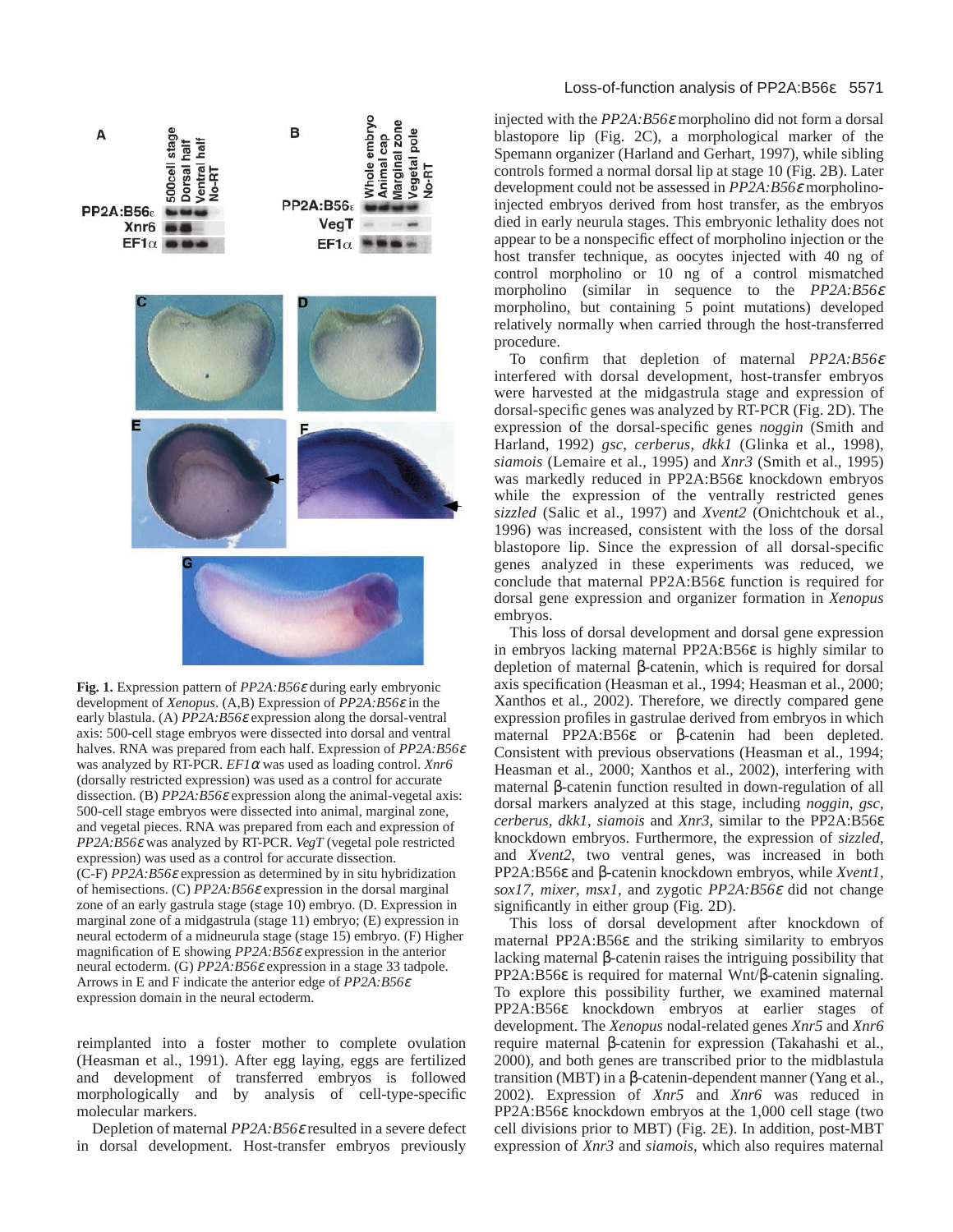

β-catenin, was severely reduced at the early gastrula stages (stage 10) in PP2A:B56ε knockdown embryos (Fig. 2E). Thus, the early dorsal expression of multiple genes known to be targets of Wnt/β-catenin signaling requires maternal PP2A:B56ε.

To test whether the repression of dorsal gene expression by morpholino injection is specific to PP2A:B56ε loss-offunction, we rescued dorsal gene expression by coinjection of oocytes with the *PP2A:B56*<sup>ε</sup> morpholino and an mRNA (*PP2A:B56*ε*-c*) lacking the morpholino target sequence. Transferred embryos were harvested at stage 9 for gene expression analysis. *PP2A:B56*ε*-c* mRNA completely rescued the expression of *Xnr3*, *Xnr5* and *Xnr6* in a dose-dependent manner, and weakly rescued *siamois* expression at this stage (Fig. 2F). In addition, dorsal gene expression in hosttransferred embryos injected with 10 ng of mismatched morpholino was relatively normal (data not shown). This suggests that the reduction of dorsal gene expression in PP2A:B56ε maternal depleted embryos is specific to PP2A:B56ε loss-of-function.

## **PP2A:B56**ε **activity is required for** β**-catenin stability**

The effect of PP2A:B56ε depletion on the expression of targets of β-catenin signaling suggests that PP2A:B56ε may be required for Wnt/β-catenin signaling. To address this directly, we compared the accumulation of endogenous βcatenin protein, a well-established measure of canonical Wnt signaling, in control and maternal PP2A:B56ε-depleted embryos at the late blastula stage (stage 9), when Wnt/β-

**Fig. 2.** Maternal PP2A:B56ε is required for dorsal development. (A) Morpholino antisense oligonucleotide directed against *PP2A:B56*<sup>ε</sup> blocks the translation of flagtagged *PP2A:B56*<sup>ε</sup> RNA, but not flag-tagged *PP2A:B56*ε-c, in *Xenopus* oocytes, as determined by western blotting. EGFP mRNA was coinjected and western blotted with anti-GFP as a control. (B) Vegetal view of an uninjected host-transfer embryo at the onset of gastrulation (stage 10+), showing formation of the dorsal lip of the blastopore. (C) Vegetal view of a maternal PP2A:B56ε-depleted embryo also at stage 10+, showing absence of dorsal lip. (D) RT-PCR showing the gene expression profile in maternal PP2A:B56ε and β-catenindepleted embryos at midgastrula stage (stage 11). (E) RT-PCR showing reduced expression of *Xnr5* and *Xnr6* at the 1,000-cell stage and reduced expression of *siamois* and *Xnr3* at gastrula stage (stage 10). (F) RT-PCR showing reduction of dorsal gene expression in maternal PP2A:B56ε-depleted embryos could be rescued by PP2A:B56ε-c mRNA.

catenin signaling is maximally activated in *Xenopus* embryos. Consistent with the reduction in expression of β-catenin-regulated genes, cytosolic β-catenin protein was significantly decreased in maternal PP2A:B56ε–depleted embryos (Fig. 3A). In addition, depletion of PP2A:B56ε did not affect β-catenin protein levels in settings where Wnt signaling is not activated, such as oocytes or ventral blastomeres of maternally depleted embryos (data not shown). Therefore, we conclude that maternal PP2A:B56ε is required for Wnt-dependent accumulation of β-catenin protein.

## **PP2A:B56**ε **is required downstream of Wnt and upstream of dishevelled**

Overexpression of positive regulators of the Wnt/β-catenin pathway, including *Wnt8b* (Cui et al., 1995), *Xdsh* (Sokol et al., 1995), *GSK-3 binding protein* (*GBP*) (Yost et al., 1998) or the GSK-3 interaction domain (*GID*) of axin (Hedgepeth et al., 1999) (both of which interact with and inhibit GSK-3 directly), β*-catenin* (Moon et al., 2002), and constitutively active *TCF* (Vonica et al., 2000), activates dorsal gene expression in *Xenopus* embryos. In order to define at which step PP2A:B56ε functions in Wnt/β-catenin signaling, we carried out epistatic analysis in the PP2A:B56ε loss-of-function background. Maternal PP2A:B56ε-depleted embryos were injected with mRNAs encoding constitutively active *TCF3* (*VP16-Xtcf3*), β*catenin*, *GID*, *GBP*, *Xdsh* or *Wnt8b* into one dorsal blastomere at the 4-cell stage. The expression of *Xnr3* and *siamois* was analyzed by RT-PCR when embryos reached the gastrula stage. The reduced expression of *siamois* and *Xnr3* in maternal PP2A:B56ε-depleted embryos was rescued by *VP16-Xtcf3*, β*catenin*, *GID*, *GBP* (not shown) and *Xdsh*. In contrast, *Wnt8b* (20 pg) failed to rescue the expression of *siamois* or *Xnr3* in maternal PP2A:B56ε-depleted embryos (Fig. 3B). These observations indicate that PP2A:B56ε is required for canonical Wnt signaling downstream of the Wnt ligand, but upstream of dsh.

## **PP2A:B56**ε **is required for midbrain-hindbrain boundary formation**

The above observations suggest that maternal PP2A:B56ε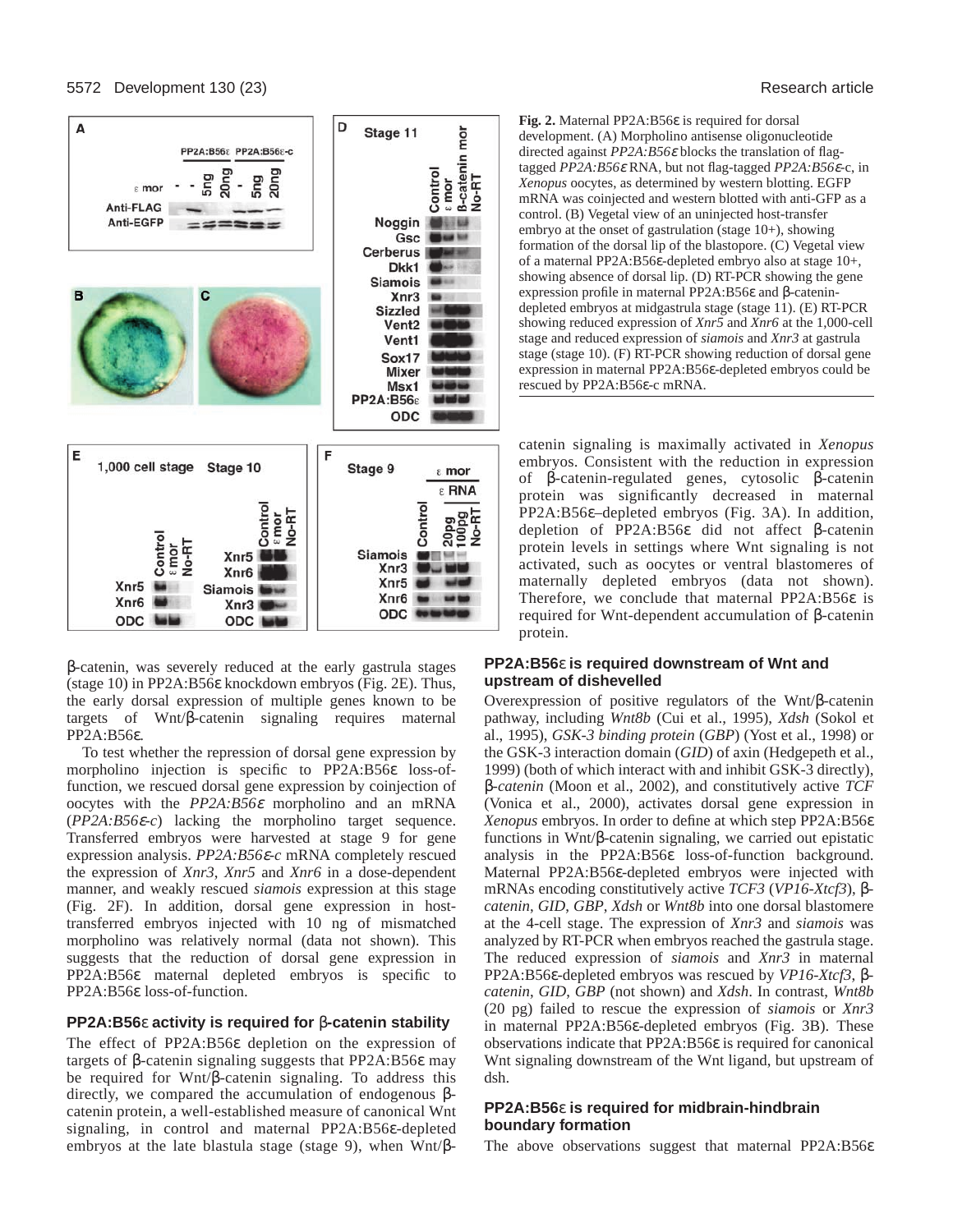

is required for Wnt/β-catenin signaling during early development. To investigate whether PP2A:B56ε is required for Wnt/β-catenin signaling at later stages, we explored the function of PP2A:B56ε in the neural ectoderm. It has been

# Loss-of-function analysis of PP2A:B56ε 5573

**Fig. 3.** PP2A:B56ε is required for Wnt/β-catenin signaling. (A) Western blot showing endogenous cytoplasmic β-catenin in maternal PP2A:B56ε-depleted embryos at stage 9. hn-RNP was used as a loading control. (Shown here is a representative result from three different experiments). (B) RT-PCR showing that injection of mRNA encoding *VP16-Xtcf3* (2 pg)*,* β*-catenin* (500 pg), *GID* (1 ng), and *Xdsh* (2 ng) rescue *siamois* and *Xnr3* expression in maternal PP2A:B56ε-depleted embryos at stage 10, while *Wnt8b* (20 pg) does not. *ODC* was used as loading control. *Wnt8b* (20 pg), *Xdsh* (2 ng), *GID* (1 ng), β-catenin (500 pg), and *VP16-Xtcf3* (2 pg) induce similar percentages of secondary axis when injected ventrally into normal embryos at the 4-cell stage (not shown).

shown extensively that Wnt/β-catenin regulates formation of the midbrain-hindbrain boundary (MHB) in vertebrates (Joyner, 1996; McMahon et al., 1992). *engrailed 2* (*en2*), which marks this boundary during early stages of neural development (Hemmati-Brivanlou et al., 1991; Hemmati-Brivanlou and Harland, 1989), is a well-characterized target of the Wnt/β-catenin pathway (Joyner, 1996; McGrew et al., 1999). We therefore analyzed whether PP2A:B56ε function is required for *en2* expression and subsequent MHB formation. The PP2A:B56ε morpholino was injected at the 8-cell stage into the dorsal animal blastomeres that give rise to neural ectoderm (Moody, 1987), and expression of *en2*, as well as other neural markers, was analyzed by whole mount in situ hybridization and RT-PCR.

Expression of the MHB markers *en2* (Fig. 4A) and *wnt1* (Christian et al., 1991) (Fig. 4A) was severely reduced in

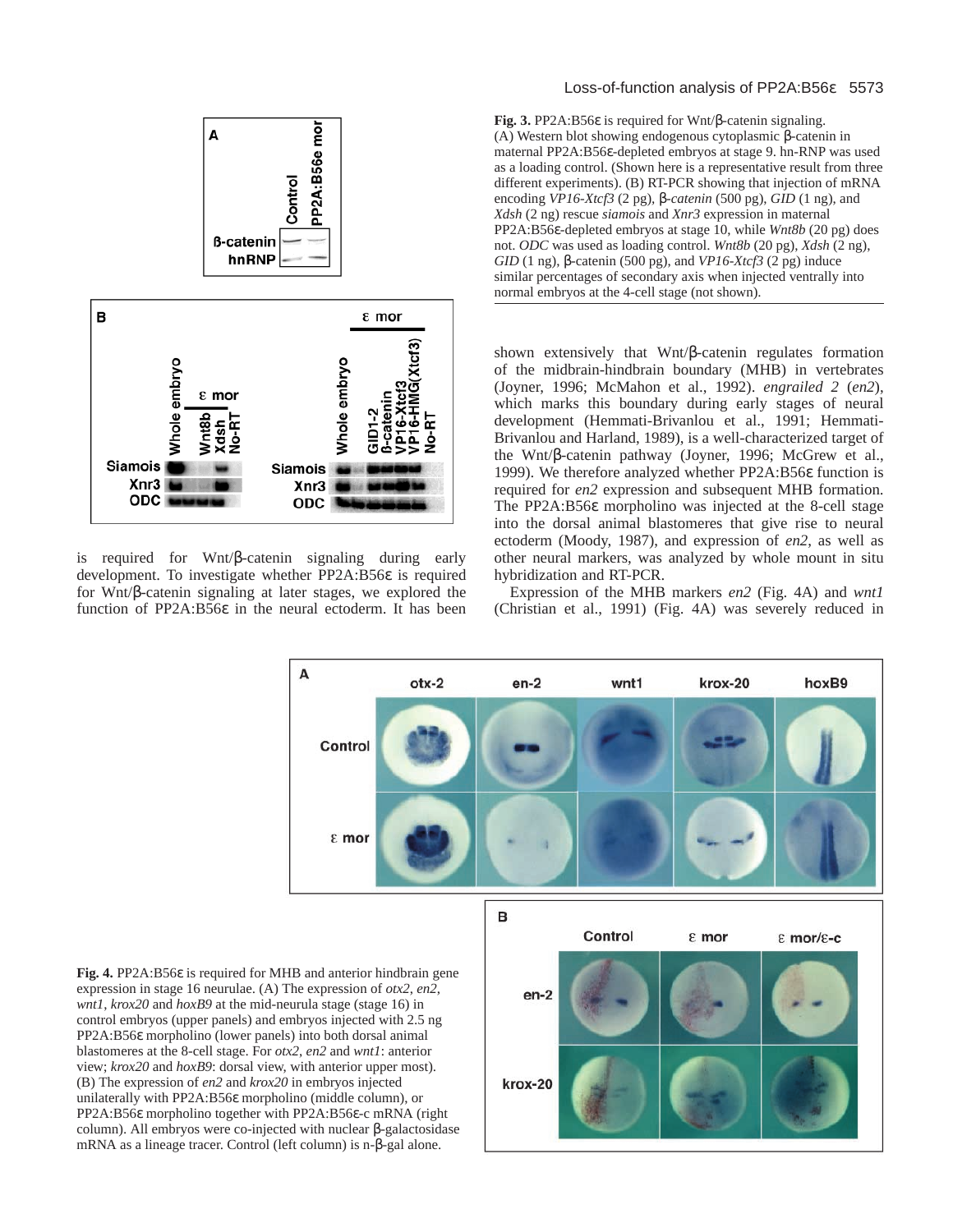



**Fig. 5.** Regulation of *en2* expression and β-catenin stability by PP2A:B56ε in the neural ectoderm at stage 14. (A) RT-PCR showing that *en2* is reduced by PP2A:B56ε morpholino at stage 14. (B-E) Whole-mount in situ hybridization showing *pax2.1* (B,C) and *XHR1* (D,E) are not reduced by PP2A:B56ε morpholino injection at stage 14. (B,D) Control embryos; (C,E) embryos injected with PP2A:B56ε morpholino unilaterally. (F) Western blot showing injected β-catenin was less stable in the neural ectoderm of PP2A:B56ε knockdown embryos. EFGP was used as a control for both injection and loading.

morpholino-injected embryos at the midneurula stage (stage 16). In addition, the anterior stripe of *krox20* (Bradley et al., 1993), which marks rhombomere 3, was also down-regulated. In contrast, the posterior stripe of *krox20* was only weakly reduced (Fig. 4A). *Otx2*, a forebrain marker (Lamb, 1993) and *hoxB9* (Fig. 4A), a spinal cord marker (Sharpe et al., 1987), were expressed normally. These changes in neural marker expression appear to be a specific consequence of PP2A:B56 loss-of-function, as co-injection of *PP2A:B56-c* mRNA rescued both *en2* and *krox20* (Fig. 4B) expression.

Interestingly, at an earlier stage of neural development (stage 14), the presumptive MHB region in *PP2A:B56*<sup>ε</sup> morpholinoinjected embryos is present, with normal expression of *wnt1*, *fgf8* (Christen and Slack, 1997), *XHR1* (Shinga et al., 2001) and *Pax2.1* (Heller and Brandli, 1997). Of the markers tested, only *En2* was reduced by *PP2A:B56*<sup>ε</sup> morpholino at this stage (Fig. 5). (Forebrain markers *otx2* and *pax6*, the hindbrain marker *krox20*, and the spinal cord marker *hoxB9* were also normal; Fig. 5A.) Whole-mount in situ hybridization for *XHR1* and *pax2.1*, which are expressed exclusively in the MHB at this stage, was performed with embryos unilaterally injected with morpholino at the 8- to 16-cell stage and fixed at stage 14. Expression of *XHR1* (Fig. 5B) and *pax2.1* (Fig. 5D) on the injected side was indistinguishable from that on the uninjected side of the embryo, indicating that reduced *En2* expression in PP2A:B56ε knockdown embryos is not due to the loss of the presumptive MHB lineage at this earlier stage. These results suggest that PP2A:B56ε is required for expression of *en2*, a known target of Wnt signaling, and subsequently for the maintenance of the midbrain-hindbrain boundary.

The above observations raise the possibility that PP2A:B56ε is required for Wnt signaling during neural development. Thus, we compared the stability of β-catenin in the neural ectoderm of control and morpholino-injected embryos. mRNA encoding Myc-tagged β-catenin was injected alone or with morpholino against *PP2A:B56*<sup>ε</sup> into one dorsal animal blastomere at the 8 cell stage. Injected embryos were harvested at stage 14 and subjected to western blot analysis. Indeed, β-catenin accumulated in control neural ectoderm to a greater extent than that in PP2A:B56ε knockdown embryos. EGFP was used in this experiment as a lineage tracer to confirm that injected cells contributed to neural ectoderm (data not shown) and as a protein loading control for the western blot (Fig. 5F). Taken together, these results support the idea that PP2A:B56ε is required for Wnt/β-catenin signaling in the early neurula.

#### **PP2A:B56**ε **is required for neural tube closure and proper head formation**

In addition to the loss of *en2* expression and subsequent defects in later midbrain-hindbrain formation, PP2A:B56ε knockdown embryos exhibited dramatic defects in neural tube closure (Fig. 6B compare with 6A). The failure of neural tube closure in the anterior region occurred in all embryos injected with 2.5 ng morpholino, while defective posterior neural tube closure was observed at a lower frequency (varying from 10% to 30% in different clutches of eggs). The neural tube in most embryos injected with 2.5 ng of morpholino eventually closed 2 to 3 hours later than control embryos. (At a higher dose of morpholino (5 ng), the anterior neural tube failed to close, leading to lethality at the tadpole stage; data not shown.) Morpholino injection also delayed cement gland formation. At mid-neurula stage, cement gland formation could be seen as condensed pigmentation below the anterior neural ectoderm in controls (Fig. 6D); in morpholino-injected embryos, this pigmentation was reduced in intensity and was present in a broader region below the edge of the open anterior neural tube (Fig. 6E). Interestingly, pigmentation was completely absent in embryos with more severe neural tube defects (data not shown). At the swimming tadpole stage, morpholino-injected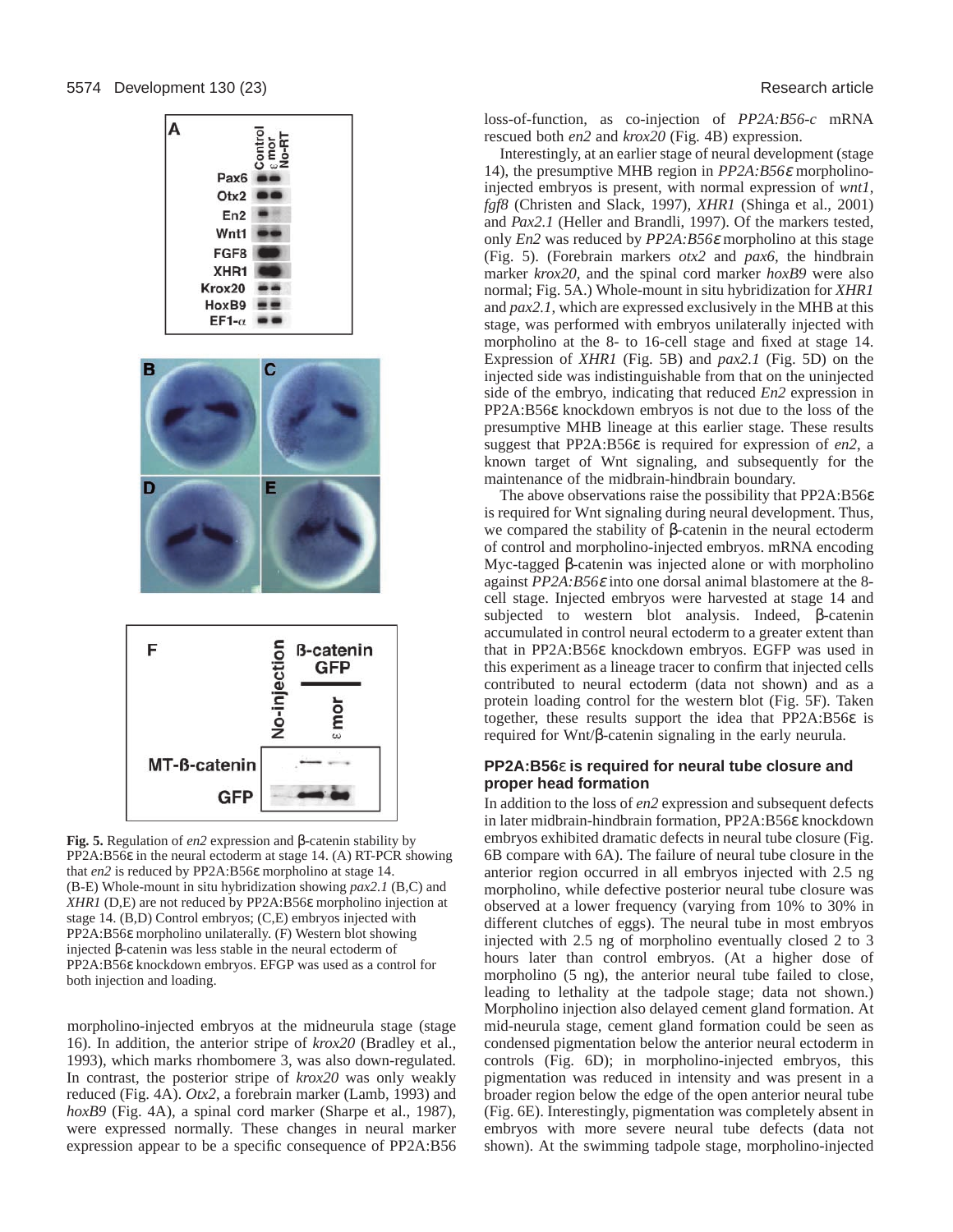

embryos had smaller heads and either cyclopic eyes or no eyes (Fig. 6H). These phenotypes appeared to be due to the lack of PP2A:B56ε in the neural ectoderm, as 20 pg of *PP2A:B56*ε*-c* mRNA rescued these phenotypes (Fig. 6C,F,I), including the lethal phenotype caused by 5 ng of morpholino injection (data not shown). Embryos injected with the same dose of mismatched morpholino developed relatively normally (data not shown). Therefore, we conclude that PP2A:B56ε is required for neural tube closure and proper formation of head structures.

# **Discussion**

In this report, we show that *PP2A:B56*<sup>ε</sup> is dynamically expressed during *Xenopus* embryonic development. PP2A:B56ε appears to be required for dorsal axis specification, neural tube closure, MHB formation, and proper cement gland and eye development as well. Furthermore, PP2A:B56ε is required for Wnt-mediated β-catenin stabilization upstream of dsh and downstream of the Wnt ligand. Hence, our data suggest a positive role for PP2A:B56ε in Wnt/β-catenin signaling.

## **PP2A:B56**ε **is required for Wnt/**β**-catenin signaling**

Loss-of-function analysis in *Drosophila* and zebrafish suggested that PP2A:B56 family members play roles in the PCP pathway upstream of dsh (Hannus et al., 2002). Although Frizzled and Dsh function in both the PCP pathway and the canonical Wnt/β-catenin pathway (Mlodzik, 2002), the requirement for PP2A:B56ε upstream of Dsh in Wnt/β-catenin signaling has not previously been shown.

The loss-of-function analysis of PP2A:B56ε presented here directly supports the hypothesis that PP2A:B56ε is required for Wnt/β-catenin signaling. PP2A:B56ε is required for the expression of multiple Wnt/β-catenin target genes, including *Xnr5*, *Xnr6* during pre-MBT stages, *Xnr3*, *siamois*, *noggin*,

#### Loss-of-function analysis of PP2A:B56ε 5575

**Fig. 6.** PP2A:B56ε is required for neural tube closure and formation of head structures. (A-C) Dorsal views of stage 16 embryos. (A) Control; (B) embryo injected with 2.5 ng of PP2A:B56ε morpholino bilaterally; (C) embryo injected with 2.5 ng of PP2A:B56ε morpholino and 20 pg of PP2A:B56ε-c mRNA bilaterally. (D-F) Anterior view of stage 16 embryos. (D) Control embryo; (E) embryo injected with 2.5 ng of PP2A:B56ε morpholino bilaterally; (F) embryo injected with 2.5 ng of PP2A:B56ε morpholino and 20 pg of PP2A:B56ε-c mRNA bilaterally. (G-I) Tadpole stage. (G) Control; (H) embryo was injected with 2.5 ng of PP2A:B56ε morpholino; (C) embryo was injected with 2.5 ng of PP2A:B56ε morpholino and 20 pg of PP2A:B56ε-c mRNA.

*goosecoid*, *cerberus* and *Xdkk1*, during the gastrula stage, and *en2* during neurulation. Furthermore, PP2A:B56ε is required for β-catenin accumulation in cells that respond to endogenous Wnt signaling, such as dorsal blastomeres in blastula-stage embryos and in the neural ectoderm of early neurulae. In contrast, the constitutive turnover of βcatenin in ventral blastomeres and in oocytes is not sensitive to PP2A:B56ε depletion (not shown). The requirement for PP2A:B56ε in canonical Wnt

signaling is further supported by epistatic analysis. Dorsal gene expression is rescued by dsh and downstream Wnt signaling components but not by Wnt8b. Based on these observations, we conclude that PP2A:B56ε is required for Wnt/β-catenin signaling downstream of the Wnt ligand and upstream of dsh.

In contrast to our observations with depletion of PP2A:B56ε, overexpression of PP2A:B56 family members inhibits Wnt/βcatenin signaling (Gao et al., 2002; Li et al., 2001; Ratcliffe et al., 2000; Seeling et al., 1999). Other B56 family members, such as B56 $\alpha$ , may have different functions in the Wnt/ $\beta$ catenin pathway. For example, we found that overexpression of *PP2A:B56*<sup>ε</sup> in dorsal blastomeres leads to anterior truncation of embryos without altering dorsal gene expression (see Fig. S1 at http://dev.biologists.org/supplemental/), a phenotype that is distinct from the strong ventralization caused by  $PP2A: B56\alpha$  overexpression (Li, 2001). These observations are consistent with the suggestion that the two isoforms have different functions in the Wnt pathway. However, overexpressed PP2A:B56ε also inhibits secondary dorsal axis induction by positive modulators of Wnt/β-catenin pathway (Ratcliffe et al., 2000) (see Table S1 at http://dev.biologists.org/supplemental/). To explain this, PP2A:B56ε could regulate multiple steps in Wnt signaling, and loss-of-function at an upstream step may obscure an inhibitory role at a downstream step in the pathway. Alternatively, overexpression of PP2A:B56 or other subunits that interact with the PP2A complex could sequester essential components of the phosphatase complex and interfere with its normal function. It also remains unclear whether PP2A:B56ε regulates Wnt signaling through modulation of PP2A activity. Further experiments are needed in order to understand the mechanism by which PP2A:B56ε regulates the Wnt/β-catenin pathway.

Similar to observations that B56 family members are required for convergence and extension movements in zebrafish gastrulation (Hannus et al., 2002), we find that PP2A:B56ε is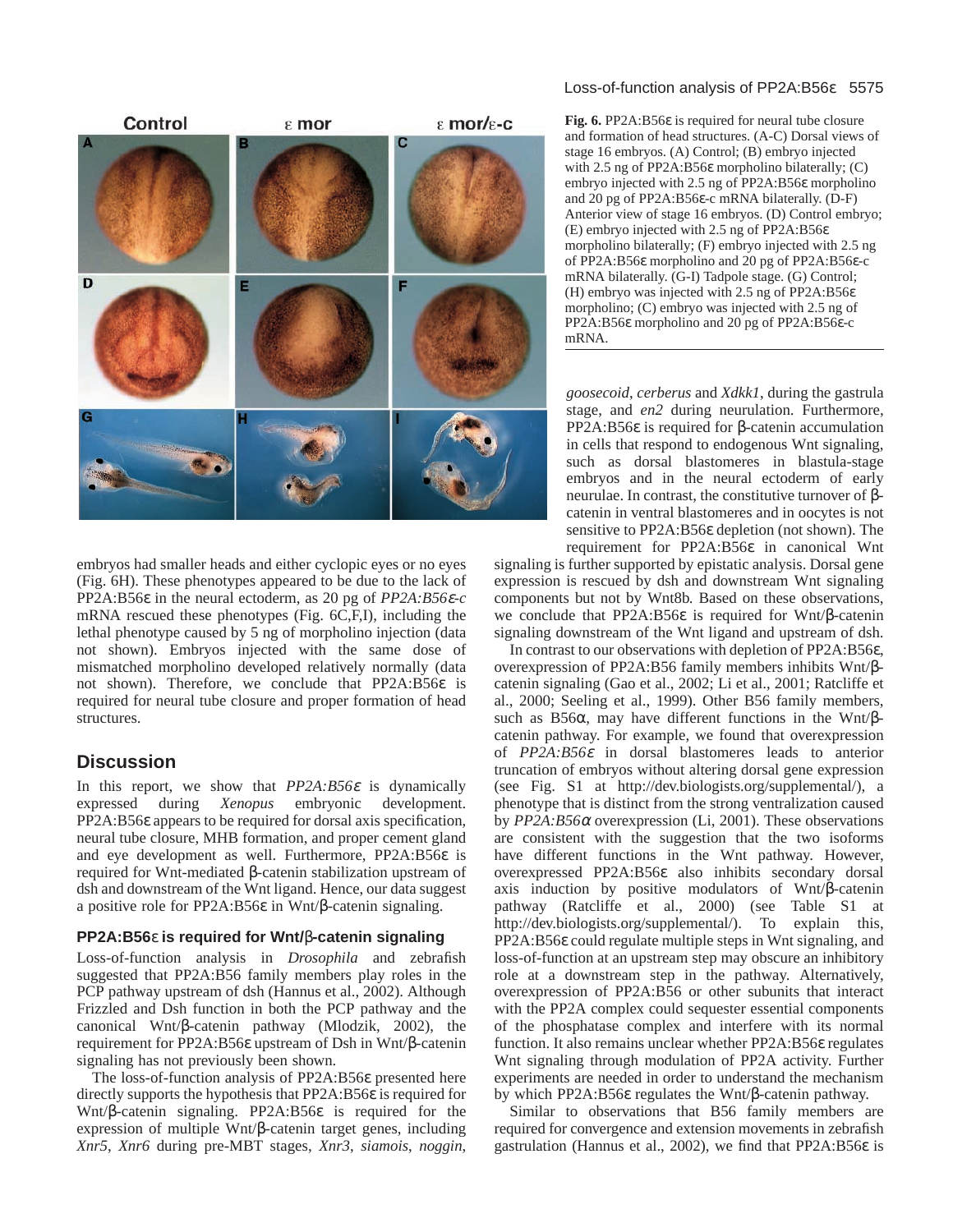required for neural tube closure in *Xenopus*. The PCP pathway has been proposed to regulate the cell movements involved in neural tube closure in *Xenopus* and mouse (Hamblet et al., 2002; Wallingford and Harland, 2001; Wallingford and Harland, 2002). Since PP2A:B56ε is required for Wnt signaling upstream of dsh, it would be of interest to test whether PP2A:B56ε is a common component in both non-canonical and canonical Wnt/frizzled signaling upstream of dsh.

#### **PP2A:B56**ε **is required for early embryonic development**

Consistent with the *PP2A:B56*<sup>ε</sup> expression pattern during early embryonic development, our loss-of-function analysis suggests that maternal PP2A:B56ε is required for dorsal-ventral patterning. Maternal depletion of PP2A:B56ε inhibits dorsal lip formation, a morphological marker for the Spemann organizer. The expression of multiple dorsal-specific genes is reduced in maternal PP2A:B56ε-depleted embryos while ventral gene expression is increased. This gene expression profile in maternal PP2A:B56ε-depleted embryos is reminiscent of embryos lacking maternal β-catenin (Heasman et al., 1994; Heasman et al., 2000; Xanthos et al., 2002). Our data, together with previous work showing that maternal *Xenopus frizzled7* is required for dorsal development (Sumanas et al., 2000), suggest that components of the Wnt/β-catenin pathway, upstream of dsh are involved in primary dorsal axis specification during *Xenopus* embryonic development.

The inhibition of dorsal development as well as dorsal gene expression appears to be specific to PP2A:B56ε loss-offunction, as PP2A:B56ε-c mRNA, which lacks the morpholino target sequence, rescues the expression of most dorsal genes. Interestingly, *siamois* expression was not rescued efficiently by PP2A:B56ε-c. In addition, the *PP2A:B56*<sup>ε</sup> morpholino causes an embryonic lethal phenotype, similar to homozygous *widerborst* mutants (Hannus et al., 2002), which was not seen in embryos injected with control morpholinos or the β-catenin morpholino. Although dorsal gene expression and dorsal lip formation were rescued with PP2A:B56ε-c mRNA, we were unable to rescue the embryonic lethality, and thus we cannot rule out the possibility that the morpholino causes some additional non-specific defects at a later stage in host transfer experiments.

In addition to the role of maternal PP2A:B56ε in dorsalventral patterning, PP2A:B56ε is also required in neural ectoderm for expression of the Wnt target gene *en2.* Depletion of PP2A:B56ε blocks the expression of *en2* in the early neurula (stage 14), but not other early MHB markers, including *fgf8*, *wnt1*, *pax2.1* and *XHR1*, suggesting that PP2A:B56ε is specifically required for *en2* expression but not for the specification of the MHB lineage. Interestingly, the phenotype of morpholino-injected embryos becomes more severe at the mid-neurula stage (stage 16), with reduction of MHB markers (*wnt1* and *en2*) and an anterior hindbrain marker (the anterior stripe of *krox20*). In contrast, the anterior marker *otx2* (Lamb et al., 1993), the spinal cord marker *hoxB9* and the posterior stripe of *krox20* appear to be normal in PP2A:B56ε morpholino-injected embryos. This phenotype is reminiscent of the remarkably restricted phenotype observed in the mouse *wnt1* knockout (McMahon et al., 1992) and the β-catenin conditional knockout in *wnt1*-expressing cells (Brault et al., 2001), and further supports the requirement of Wnt/ $\beta$ -catenin

for *en2* expression and for the maintenance of the MHB. The PP2A:B56ε morpholino did not reduce *slug* expression, a target of Wnt/β-catenin signaling in the neural crest lineage (not shown), suggesting that other B56 family members may function redundantly during embryonic development.

Interfering with PP2A:B56ε also causes phenotypes that are not clearly related to impaired Wnt/β-catenin signaling. For example, depletion of PP2A:B56ε in dorsal-animal blastomeres leads to delayed neural tube closure at the neurula stage, and causes lethality at the tadpole stage, which is not seen with depletion of β-catenin. In addition, cement gland formation in PP2A:B56ε knockdown embryos is delayed, in contrast to the enlarged cement gland phenotype observed with downstream Wnt antagonists (Itoh et al., 1995; Kofron et al., 2001). These observations are consistent with additional roles for PP2A:B56ε independent of the Wnt pathway.

In summary, our data directly support the requirement of PP2A:B56ε for Wnt/β-catenin signaling. PP2A:B56ε is required in several developmental processes regulated by Wnt/β-catenin signaling, including primary dorsal axis specification, formation of the midbrain-hindbrain boundary, and closure of the neural tube. PP2A:B56ε may thus function during early embryonic development through the canonical Wnt pathway dependent, as well as through Wnt-independent pathways.

We thank Janet Heasman, Chris Wylie, and Qinghua Tao for generous assistance with the host transfer technique and for helpful discussions. We thank Marianne Ratcliffe, Sergei Sokol, Masanori Taira, Jean-Pierre Saint-Jeannet, Jonathan Slack, Gideon Drefuss for plasmids and reagents; Mary Mullins, Stephen Dinardo, Dan Kessler, Jean-Pierre Saint-Jeannet, David Virshup, Joni Seeling, Xinghai Li and Chris Phiel for helpful discussions.

## **References**

- **Bouwmeester, T., Kim, S., Sasai, Y., Lu, B. and de Robertis, E. M.** (1996). Cerberus is a head-inducing secreted factor expressed in the anterior endoderm of Spemann's organizer. *Nature* **382**, 595-601.
- **Bradley, L. C., Snape, A., Bhatt, S. and Wilkinson, D. G.** (1993). The structure and expression of the Xenopus krox-20 gene: Conserved and divergent patterns of expression in rhombomeres and neural crest. *Mech. Dev.* **40**, 73-84.
- **Brault, V., Moore, R., Kutsch, S., Ishibashi, M., Rowitch, D. H., McMahon, A. P., Sommer, L., Boussadia, O. and Kemler, R.** (2001). Inactivation of the beta-catenin gene by Wnt1-Cre-mediated deletion results in dramatic brain malformation and failure of craniofacial development. *Development* **128**, 1253-1264.
- **Cho, K. W., Blumberg, B., Steinbeisser, H. and de Robertis, E. M.** (1991). Molecular nature of Spemann's organizer: the role of the Xenopus homeobox gene goosecoid. *Cell* **67**, 1111-1120.
- **Christen, B. and Slack, J. M. W.** (1997). FGF-8 is associated with anteroposterior patterning and limb regeneration in Xenopus. *Dev. Biol.* **192**, 455-466.
- **Christian, J. L., Gavin, B. J., McMahon, A. P. and Moon, R. T.** (1991). Isolation of cDNAs partially encoding four Xenopus wnt-1/int-1 related proteins and characterization of their transient expression during embryonic development. *Dev. Biol.* **143**, 230-234.
- **Cui, Y., Brown, J. D., Moon, R. T. and Christian, J. L.** (1995). Xwnt-8b: a maternally expressed *Xenopus* Wnt gene with a potential role in establishing the dorsoventral axis. *Development* **121**, 2177-2186.
- **De Robertis, E. M., Larrain, J., Oelgeschlager, M. and Wessely, O.** (2000). The establishment of Spemann's organizer and patterning of the vertebrate embryo. *Nature Rev. Genet.* **1**, 171-181.
- **Deardorff, M. A., Tan, C., Conrad, L. J. and Klein, P. S.** (1998). Frizzled-8 is expressed in the Spemann organizer and plays a role in early morphogenesis. *Development* **125**, 2687-2700.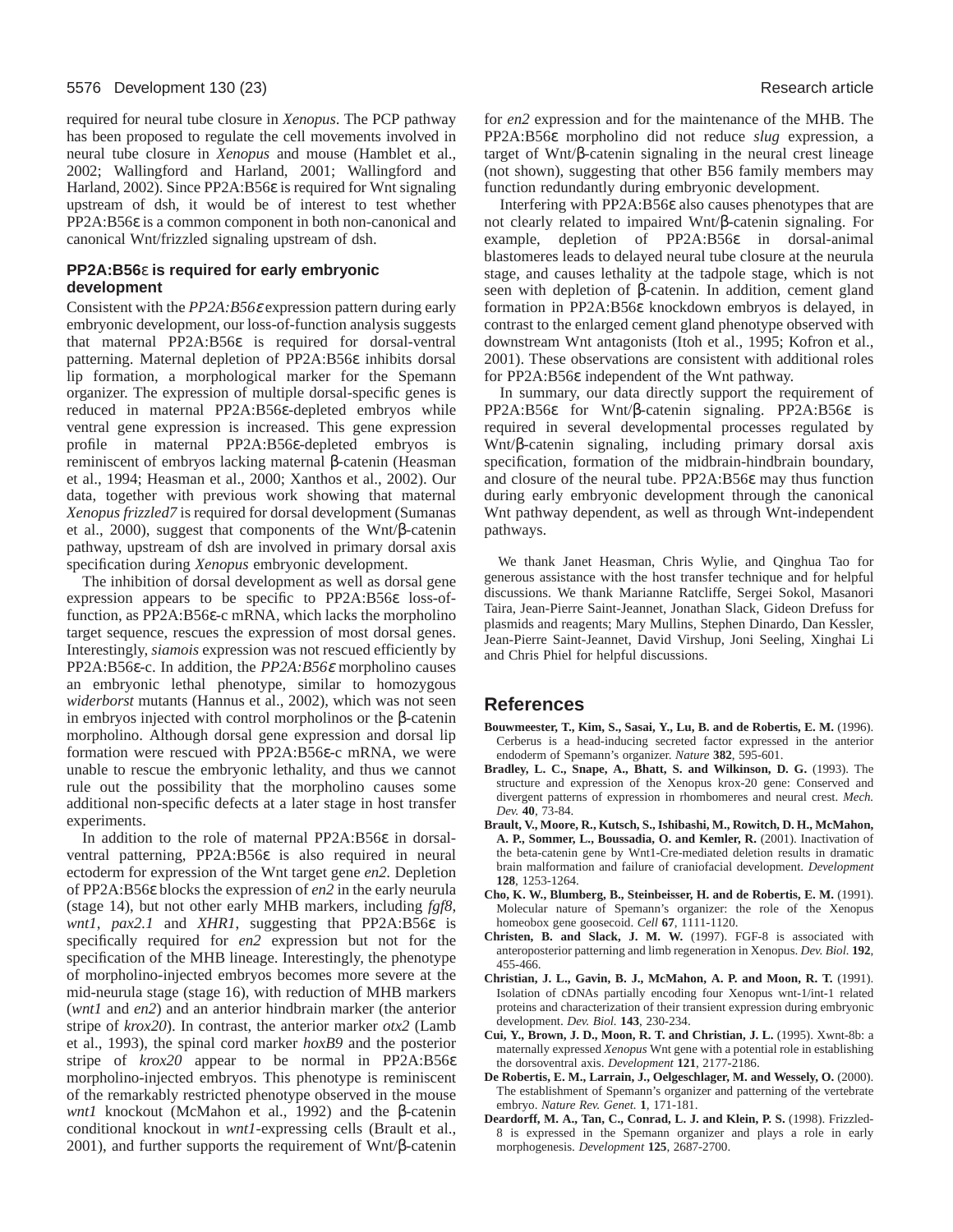- **Fagotto, F., Jho, E., Zeng, L., Kurth, T., Joos, T., Kaufmann, C. and Costantini, F.** (1999). Domains of axin involved in protein-protein interactions, Wnt pathway inhibition, and intracellular localization. *J. Cell Biol*. **145**, 741-756.
- **Gao, Z. H., Seeling, J. M., Hill, V., Yochum, A. and Virshup, D. M.** (2002). Casein kinase I phosphorylates and destabilizes the beta-catenin degradation complex. *Proc Natl. Acad. Sci. USA* **99**, 1182-1187.
- **Glinka, A., Wu, W., Delius, H., Monaghan, A. P., Blumenstock, C. and Niehrs, C.** (1998). Dickkopf-1 is a member of a new family of secreted proteins and functions in head induction. *Nature* **391**, 357-362.
- **Hamblet, N. S., Lijam, N., Ruiz-Lozano, P., Wang, J., Yang, Y., Luo, Z., Mei, L., Chien, K. R., Sussman, D. J. and Wynshaw-Boris, A.** (2002). Dishevelled 2 is essential for cardiac outflow tract development, somite segmentation and neural tube closure. *Development* **129**, 5827-5838.
- **Hannus, M., Feiguin, F., Heisenberg, C. P. and Eaton, S.** (2002). Planar cell polarization requires Widerborst, a B′ regulatory subunit of protein phosphatase 2A. *Development* **129**, 3493-3503.
- Harland, R. and Gerhart, J. (1997). Formation and function of Spemann's organizer. *Annu. Rev. Cell Dev. Biol.* **13**, 611-667.
- **Heasman, J.** (1997). Patterning the *Xenopus* blastula. *Development* **124**, 4179- 4191.
- **Heasman, J., Holwill, S. and Wylie, C. C.** (1991). Fertilization of cultured Xenopus oocytes and use in studies of maternally inherited molecules. *Methods Cell Biol.* **36**, 213-230.
- **Heasman, J., Crawford, A., Goldstone, K., Garner-Hamrick, P., Gumbiner, B., McCrea, P., Kintner, C., Noro, C. Y. and Wylie, C.** (1994). Overexpression of cadherins and underexpression of beta-catenin inhibit dorsal mesoderm induction in early *Xenopus* embryos. *Cell* **79**, 791-803.
- **Heasman, J., Kofron, M. and Wylie, C.** (2000). β-catenin signaling Activity dissected in the early Xenopus embryo: A novel antisense approach. *Dev. Biol.* **222**, 124-134.
- **Hedgepeth, C. M., Deardorff, M. A., Rankin, K. and Klein, P. S.** (1999). Regulation of glycogen synthase kinase 3beta and downstream Wnt signaling by axin. *Mol. Cell Biol.* **19**, 7147-7157.
- **Heller, N. and Brandli, A. W.** (1997). Xenopus Pax-2 displays multiple splice forms during embryogenesis and pronephric kidney development. *Mech. Dev.* **69**, 83-104.
- **Hemmati-Brivanlou, A., de la Torre, J. R., Holt, C. and Harland, R. M.** (1991). Cephalic expression and molecular charaterization of *Xenopus En-2*. *Development* **111**, 715-724.
- **Hemmati-Brivanlou, A. and Harland, R. M.** (1989). Expression of an *engrailed-*related protein is induced in the anterior neural ectoderm of early *Xenopus* embryos. *Development* **106**, 611-617.
- **Itoh, K., Tang, T., Neel, B. and Sokol, S.** (1995). Specific modulation of ectodermal cell fates in *Xenopus* embryos by glycogen synthase kinase. *Development* **121**, 3979-3988.
- Joyner, A. L. (1996). Engrailed, Wnt and Pax genes regulate midbrain hindbrain development. *Trends Genet.* **12**, 15-20.
- **Kofron, M., Klein, P., Zhang, F., Houston, D. W., Schaible, K., Wylie, C. and Heasman, J.** (2001). The role of maternal axin in patterning the *Xenopus* embryo. *Dev. Biol.* **237**, 183-201.
- **Lamb, T. M.** (1993). Neural induction by the secreted polypeptide noggin. *Science* **262**, 713-718.
- **Lamb, T. M., Knecht, A. K., Smith, W. C., Stachel, S. E., Economides, A. N., Stahl, N., Yancopolous, G. D. and Harland, R. M.** (1993). Neural Induction by the secreted polypeptide Noggin. *Science* **262**, 713-718.
- **Lemaire, P., Garrett, N. and Gurdon, J. B.** (1995). Expression cloning of Siamois, a Xenopus homeobox gene expressed in dorsal-vegetal cells of blastulae and able to induce a complete secondary axis. *Cell* **81**, 85-94.
- **Li, X., Yost, H. J., Virshup, D. M. and Seeling, J. M.** (2001). Protein phosphatase 2A and its B56 regulatory subunit inhibit Wnt signaling in Xenopus. *EMBO J.* **20**, 4122-4131.
- **Li, X., Scuderi, A., Letsou, A. and Virshup, D. M.** (2002). B56-associated protein phosphatase 2A is required for survival and protects from apoptosis in Drosophila melanogaster. *Mol. Cell. Biol.* **22**, 3674-3684.
- **Liu, P., Wakamiya, M., Shea, M. J., Albrecht, U., Behringer, R. R. and Bradley, A.** (1999). Requirement for Wnt3 in vertebrate axis formation. *Nat. Genet.* **22**, 361-365.
- **McCright, B. and Virshup, D. M.** (1995). Identification of a new family of protein phosphatase 2A regulatory subunits. *J. Biol. Chem.* **270**, 26123- 26128.
- **McGrew, L. L., Takemaru, K., Bates, R. and Moon, R. T.** (1999). Direct regulation of the Xenopus engrailed-2 promoter by the Wnt signaling pathway, and a molecular screen for Wnt-responsive genes, confirm a role

for Wnt signaling during neural patterning in Xenopus. *Mech. Dev.* **87**, 21- 32.

- **McMahon, A. P., Joyner, A. L., Bradley, A. and McMahon, J. A.** (1992). The midbrain-hindbrain phenotype of *Wnt*-1-/*Wnt*-1-mice results from stepwise deletion of *engrailed* expressing cells by 9.5 days postcoitum. *Cell* **69**, 581-595.
- **Mlodzik, M.** (2002). Planar cell polarization: do the same mechanisms regulate Drosophila tissue polarity and vertebrate gastrulation? *Trends Genet.* **18**, 564-571.
- **Moody, S. A.** (1987). Fates of the blastomeres of the 16-cell stage Xenopus embryo. *Dev. Biol.* **119**, 560-578.
- **Moon, R. T., Bowerman, B., Boutros, M. and Perrimon, N.** (2002). The promise and perils of Wnt signaling through beta-catenin. *Science* **296**, 1644-1646.
- **Mukhopadhyay, M., Shtrom, S., Rodriguez-Esteban, C., Chen, L., Tsukui, T., Gomer, L., Dorward, D. W., Glinka, A., Grinberg, A., Huang, S. P. et al.** (2001). Dickkopf1 is required for embryonic head induction and limb morphogenesis in the mouse. *Dev. Cell* **1**, 423-434.
- **Onichtchouk, D., Gawantka, V., Dosch, R., Delius, H., Hirschfeld, K., Blumenstock, C. and Niehrs, C.** (1996). The Xvent-2 homeobox gene is part of the BMP-4 signalling pathway controlling dorsoventral patterning of *Xenopus* mesoderm. *Development* **122**, 3045-3053.
- **Ratcliffe, M. J., Itoh, K. and Sokol, S. Y.** (2000). A positive role for the PP2A catalytic subunit in Wnt signal transduction. *J. Biol. Chem.* **275**, 35680- 35683.
- **Salic, A. N., Kroll, K. L., Evans, L. M. and Kirschner, M. W.** (1997). Sizzled: a secreted Xwnt8 antagonist expressed in the ventral marginal zone of *Xenopus* embryos. *Development* **124**, 4739-4748.
- **Seeling, J. M., Miller, J. R., Gil, R., Moon, R. T., White, R. and Virshup, D. M.** (1999). Regulation of beta-catenin signaling by the B56 subunit of protein phosphatase 2A. *Science* **283**, 2089-2091.
- **Sharpe, C. R., Fritz, A., DeRobertis, E. M. and Gurdon, J. B.** (1987). A homeobox-containing marker of posterior neural differentiation shows the importance of predetermination in neural induction. *Cell* **50**, 749-758.
- **Shinga, J., Itoh, M., Shiokawa, K., Taira, S. and Taira, M.** (2001). Early patterning of the prospective midbrain-hindbrain boundary by the HESrelated gene XHR1 in Xenopus embryos. *Mech. Dev.* **109**, 225-239.
- **Sive, H., Grainger, R. and Harland, R.** (2000). *Early Development of* Xenopus laevis; *A Laboratory Manual.* Cold Spring Harbor, NY: Cold Spring Harbor Laboratory Press.
- Smith, W. B. and Harland, R. M. (1992). Expression cloning of noggin, a new dorsalizing factor localized to the Spemann Organizer in Xenopus embryos. *Cell* **70**, 829-840.
- **Smith, W. C., McKendry, R., Ribisi, S., Jr and Harland, R. M.** (1995). A nodal-related gene defines a physical and functional domain within the Spemann organizer. *Cell* **82**, 37-46.
- **Sokol, S. Y., Klingensmith, J., Perrimon, N. and Itoh, K.** (1995). Dorsalizing and neuralizing properties of Xdsh, a maternally expressed *Xenopus* homolog of dishevelled. *Development* **121**, 1637-1647.
- **Sumanas, S., Strege, P., Heasman, J. and Ekker, S. C.** (2000). The putative wnt receptor *Xenopu*s frizzled-7 functions upstream of β-catenin in vertebrate dorsoventral mesoderm patterning. *Development* **127**, 1981-1990.
- **Tada, M., Concha, M. L. and Heisenberg, C. P.** (2002). Non-canonical Wnt signalling and regulation of gastrulation movements. *Semin. Cell Dev. Biol.* **13**, 251-260.
- **Takahashi, S., Yokota, C., Takano, K., Tanegashima, K., Onuma, Y., Goto, J. and Asashima, M.** (2000). Two novel nodal-related genes initiate early inductive events in Xenopus Nieuwkoop center. *Development* **127**, 5319-5329.
- **Tree, D. R., Ma, D. and Axelrod, J. D.** (2002). A three-tiered mechanism for regulation of planar cell polarity. *Sem. Cell Dev. Biol.* **13**, 217-224.
- **Vonica, A., Weng, W., Gumbiner, B. M. and Venuti, J. M.** (2000). TCF is the nuclear effector of the beta-catenin signal that patterns the sea urchin animal-vegetal axis. *Dev. Biol.* **217**, 230-243.
- **Wallingford, J. B. and Harland, R. M.** (2001). Xenopus Dishevelled signaling regulates both neural and mesodermal convergent extension: parallel forces elongating the body axis. *Development* **128**, 2581-2592.
- **Wallingford, J. B. and Harland, R. M.** (2002). Neural tube closure requires Dishevelled-dependent convergent extension of the midline. *Development* **129**, 5815-5825.
- **Wallingford, J. B., Rowning, B. A., Vogeli, K. M., Rothbacher, U., Fraser, S. E. and Harland, R. M.** (2000). Dishevelled controls cell polarity during Xenopus gastrulation. *Nature* **405**, 81-85.
- **Wodarz, A. and Nusse, R.** (1998). Mechanisms of Wnt signaling in development. *Annu. Rev. Cell Dev. Biol.* **14**, 59-88.